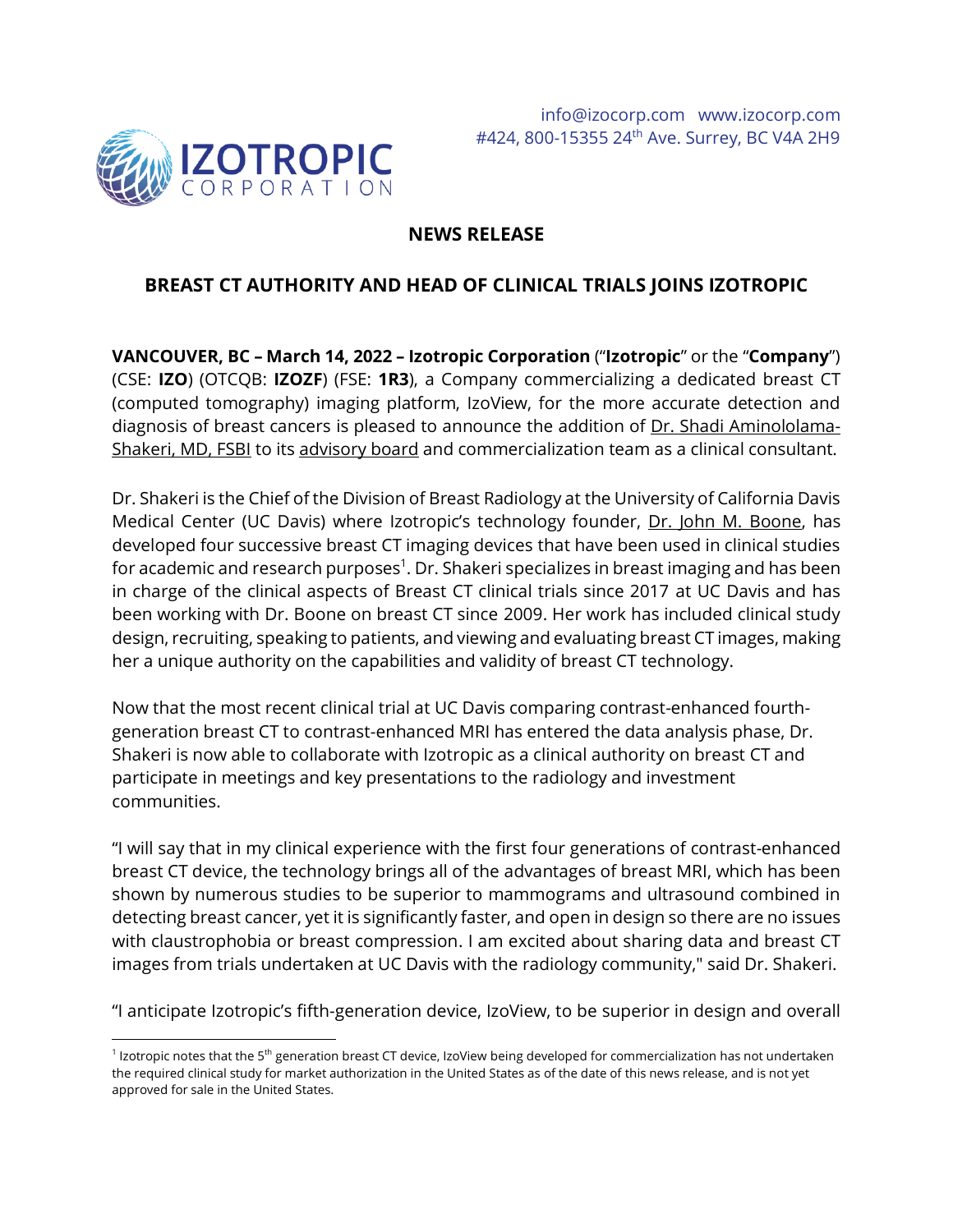image quality when compared to the fourth-generation device and have less ownership cost than an MRI and thereby much more accessible to have in the clinic in urban or rural settings. Based on my overall experience with the four UC Davis contrast-enhanced Breast CT prototypes, this will be an important tool for breast imagers in detecting breast cancer. Cancers light up and stand out compared to non-contrast imaging. Breast CT with contrast has the potential to replace most conventional non-contrast-enhanced imaging modalities for diagnostic assessment. Today's standard of care could include multiple mammography, tomosynthesis, and ultrasound images compared to one Breast CT scan that takes about 10 seconds. Given that I expect IzoView to be an improvement over the fourth-generation device, I am very excited to see IzoView's demonstration of superiority to non-contrastenhanced imaging in Izotropic's upcoming clinical study."

Dr. Shakeri will also be contributing to Izotropic's awareness efforts by commenting on and discussing published information and facts from previous and ongoing UC Davis breast CT clinical trials. For updates, please follow Izotropic's [Twitter account here](https://twitter.com/izotropic) and Dr. Shakeri's [Twitter account here.](https://twitter.com/shadishakerimd)

"Dr. Shakeri has her finger on the pulse of the capabilities of Breast CT and the breast imaging care needs of patients, referring physicians, radiologists and breast imaging clinics," said CEO Dr. John McGraw. "She has already been a key contributor to our review panels with [EXCITE International,](https://izocorp.com/news-releases/izotropic-accelerates-payor-engagement-activities-with-excite-international/) as her breadth of experience and clinical knowledge is invaluable. We look forward to working with Dr. Shakeri as we expedite provider and patient access to IzoView Breast CT an[d future platform products](https://izocorp.com/site/assets/files/5623/december_2021_izotropic_presentation.pdf#page=14)."

### **Stock Options**

The Company has granted Dr. Shakeri 100,000 stock options at an exercise price of \$0.65. The stock options are in effect for five (5) years and vest immediately.

### **About Dr. Shakeri**

Dr. Shakeri is a fellowship-trained radiologist specializing in breast imaging, including digital mammography, tomosynthesis, breast computed tomography, ultrasound, and magnetic resonance imaging. She practices and offers imaging-guided care for all aspects of breast conditions and routinely performs breast procedures using ultrasound guidance, MRI localization, and stereotactic triangulation techniques. She emphasizes individualized breast care plans for maintaining breast health.

Dr. Shakeri's research interests have focused on advancing imaging of suspicious breast lesions by dedicated breast CT developed at UC Davis by principal founder Dr. John Boone and numerous graduate students in the Department of Radiology.

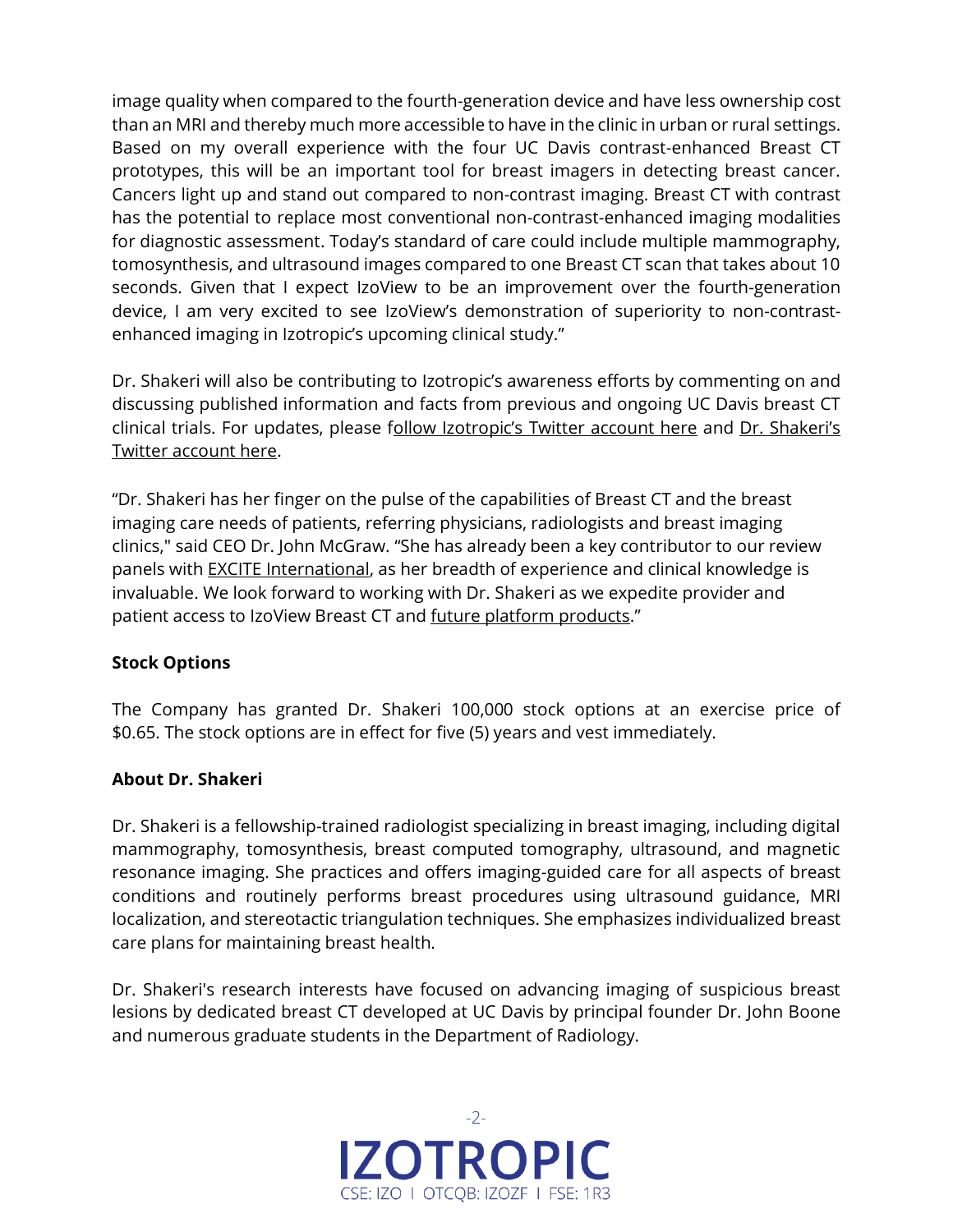### **ON BEHALF OF THE BOARD**

#### **For investor relations inquiries, contact:**

James Berard Email: [jberard@izocorp.com](mailto:jberard@izocorp.com) Cell: 778-228-2314 Toll Free: 1-833-IZOCORP ext.1

### **About Izotropic Corporation**

Izotropic Corporation is the only publicly-traded company commercializing a dedicated breast CT imaging platform, IzoView, for the more accurate detection and diagnosis of breast cancers. To expedite patient and provider access to IzoView, Izotropic's initial clinical study intends to demonstrate superior performance of diagnostic breast CT imaging over diagnostic mammography procedures and will initiate in Q2 2022. In follow-on clinical studies, Izotropic intends to validate platform applications, including breast screening in radiology, treatment planning and monitoring in surgical oncology, and breast reconstruction and implant monitoring in plastic and reconstructive surgery.

More information about Izotropic Corporation can be found on its website at [izocorp.com](https://izocorp.com/) and by reviewing its profile on SEDAR at [sedar.com.](https://www.sedar.com/DisplayProfile.do?lang=EN&issuerType=03&issuerNo=00044761)

#### **Forward-Looking Statements**

This document may contain statements that are "Forward-Looking Statements," which are based upon the current estimates, assumptions, projections, and expectations of the Company's management, business, and its knowledge of the relevant market and economic environment in which it operates. The Company has tried, where possible, to identify such information and statements by using words such as "anticipate," "believe," "envision," "estimate," "expect," "intend," "may," "plan," "predict," "project," "target," "potential," "will," "would," "could," "should," "continue," "contemplate" and other similar expressions and derivations thereof in connection with any discussion of future events, trends or prospects or future operating or financial performance, although not all forward-looking statements contain these identifying words. These statements are not guarantees of performance and involve risks and uncertainties that are difficult to control or predict, and as such, they may cause future results of the Company's activity to differ significantly from the content and implications of such statements. Forward-Looking Statements are pertinent only as of the date on which they are made, and the Company undertakes no obligation to update or revise any Forward-Looking Statements to reflect new information or the occurrence of future events or circumstances unless otherwise required to do so by law. Neither the Company nor its shareholders, officers, and consultants shall be liable for any action and the results of